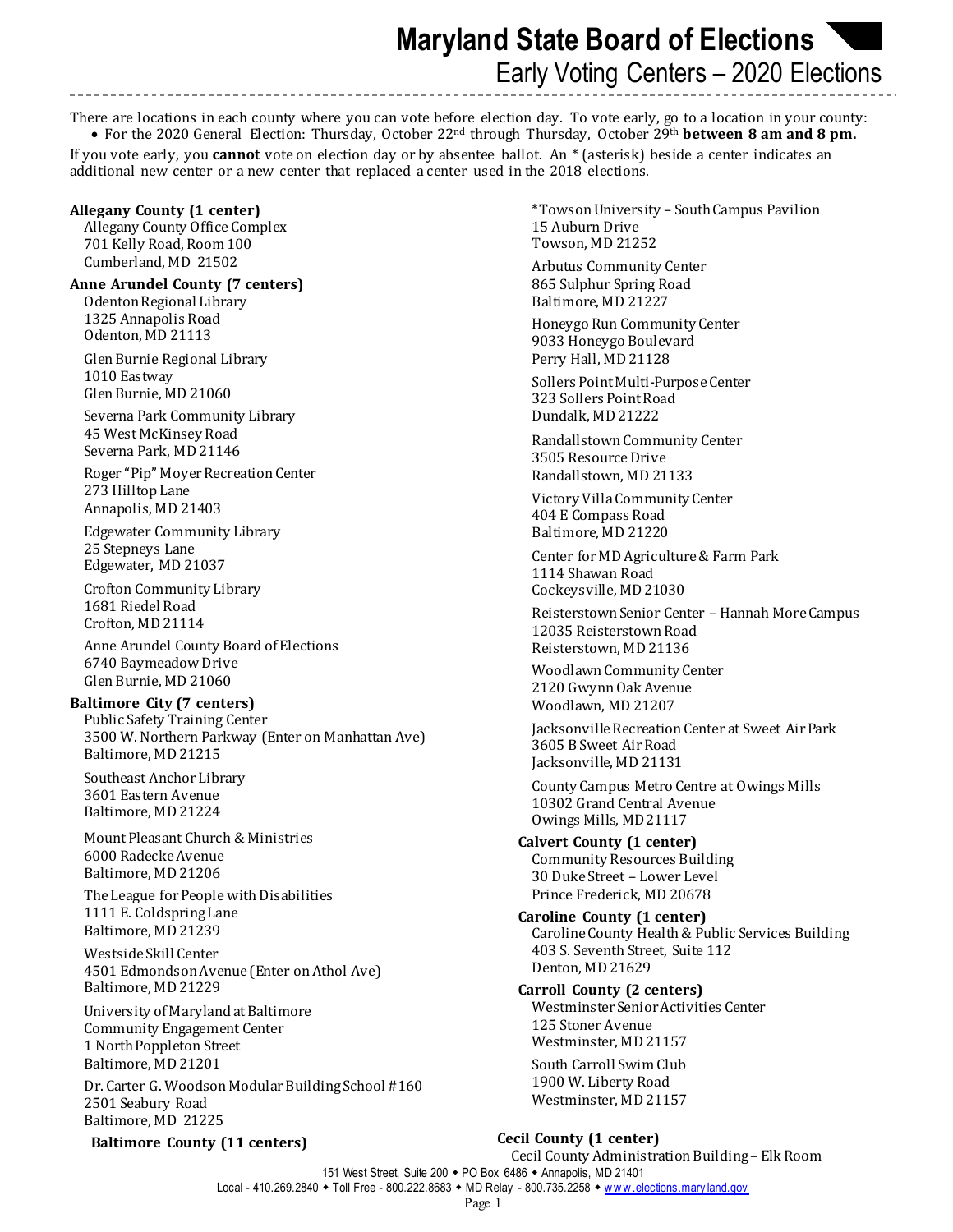200 Chesapeake Boulevard Elkton, MD 21921

**Charles County (2 centers)** \*Sacred Heart Friendship Hall 201 St. Mary's Avenue La Plata, MD 20646

Gleneagles Neighborhood Center 4900 Kirkcaldy Court Waldorf, MD 20602

## **Dorchester County (1 center)**

Dorchester County Office Building 501 Court Lane Cambridge, MD 21613

### **Frederick County (4 centers)**

Frederick Senior Center 1440 Taney Avenue Frederick, MD 21702

Thurmont Regional Library 76 E. Moser Road Thurmont, MD 21788

Urbana Regional Library 9020 Amelung Street Frederick, MD 21704

 Middletown VFD Activities 1 Fireman's Lane Middletown, MD 21769

### **Garrett County (2 centers)**

Oakland Community Center (The Armory) 14 N. 8th Street Oakland, MD 21550

Northern Outreach Center 12601 National Pike Grantsville, MD 21536

#### **Harford County (4 centers)**

McFaul Activity Center 525 W. MacPhail Road Bel Air, MD 21014

Edgewood Library 629 Edgewood Road Edgewood, MD 21040

\*Aberdeen Activity Center 7 Franklin Street Aberdeen, MD 21001

\*Jarrettsville Gardens 3825 Federal Hill Road Jarrettsville, MD 21084

## **Howard County (4 centers)**

The Bain Senior Center 5470 Ruth Keeton Way Columbia, MD 21044

Miller Branch Library 9421 Frederick Road Ellicott City, MD 21042

Ridgely's Run Community Center 8400 Mission Road Jessup, MD 21784

Howard County Fairgrounds 2210 Fairgrounds Road West Friendship, MD 21794

**Kent County (1 center)** Kent County Public Library 408 High Street Chestertown, MD 21620

**Montgomery County (11 centers)** Germantown Community Recreation Center 18905 Kingsview Road Germantown, MD 20874

Marilyn J. Praisner Community Recreation Center 14906 Old Columbia Pike Burtonsville, MD 20866

Executive Office BuildingAuditorium 101 Monroe Street Rockville,MD 20850

Silver Spring Civic Buildingat Veterans Plaza One Veterans Place Silver Spring, MD 20910

Activity Center at Bohrer Park Social Hall 506 S. Frederick Avenue Gaithersburg, MD 20877

Damascus Community Recreation Center Social Hall 25520 Oak Drive Damascus, MD 20872

Jane E. Lawton Community Recreation Center Social Hall 4301 Willow Lane Chevy Chase, MD 20815

Mid-County Community Recreation Center Social Hall 2004 Queensguard Road Silver Spring, MD 20906

\*Wheaton Library & Community Recreation Center 11701 Georgia Avenue Wheaton, MD 20902

Potomac Community Recreation Center 11315 Falls Road Potomac, MD 20854

Sandy Spring Volunteer Fire Department 17921 Brooke Road Sandy Spring, MD 20860

## **Prince George's County (11 centers)**

Upper Marlboro Community Center 5400 Marlboro Race Track Road Upper Marlboro, MD 20772

College Park Community Center 5051 Pierce Avenue College Park, MD 20740

Bowie Gymnasium 4100 Northview Drive Bowie, MD 20716

Wayne K. Curry Sports and Learning Complex 8001 Sheriff Road Landover, MD 20785

Baden Community Center 13601 Baden-Westwood Road Brandywine, MD 20613

Laurel – Beltsville Senior Activity Center 7120 Contee Road Laurel, MD 20707

Suitland Community Park School Center 5600 Regency Lane Forestville, MD 20747

Southern Regional Technology and Recreation Complex 7007 Bock Road